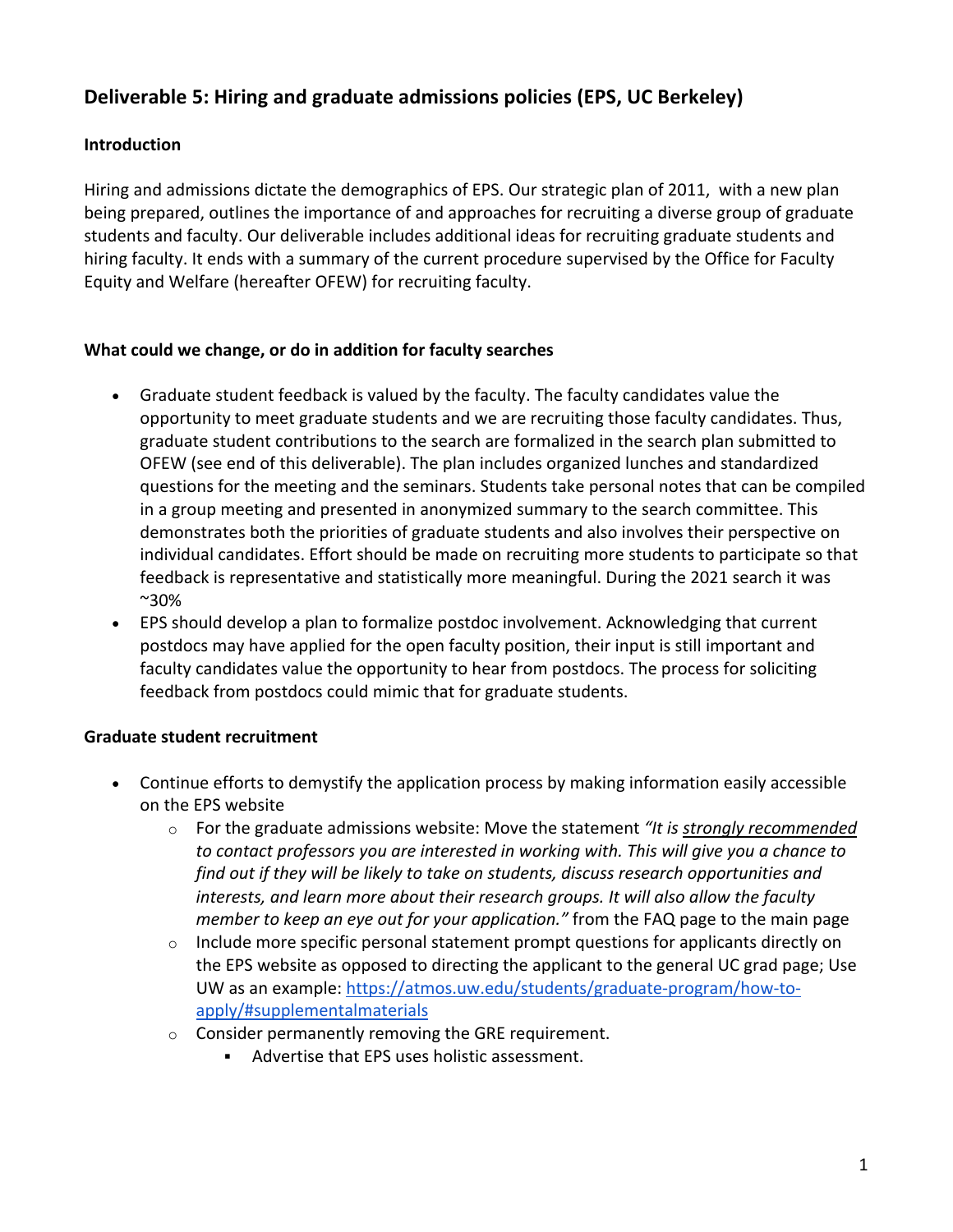- If we want to de-prioritize numerical metrics, we must ensure that other metrics (e.g., prestige of undergraduate university) do not (consciously or unconsciously) take its place.
- Changes must also be accompanied by a conversation about values and viewpoints on what faculty sees as indicators of success, and address any internalized biases inherent to those values, including problematic homophily.
- o Identify where students can obtain research experience if their university does not supply the opportunity.
- Continue efforts to address 'barriers to entry', including an application fee scholarship for international students with substantially weaker currency, for whom the fee constitutes an outrageous quantity of money in their country.
	- o Include resources for obtaining waivers for low income US students.
- Provide support to attend SACNAS, society of black physicists, and related meetings to recruit and advertise.

## **Current process for recruiting faculty**

When the request to search for a faculty member is granted, EPS coordinates with OFEW to create a search plan.

• What EEO (Equal Employment Opportunity) statement is included in a standard job or admissions advertisement? Are there other inclusion statements and resources publicly available<sup>2</sup>?

The most recent advertisement

The Department of Earth and Planetary Science at the University of California, Berkeley invites applications for an Assistant Professor faculty position with an expected start date of July 1, 2021. We seek outstanding candidates from any area of Earth and planetary science. Candidates whose research falls into this broad range of disciplines are invited to apply.

Diversity, equity and inclusion are core values at UC Berkeley, and in the Department of Earth and Planetary Science. Our excellence can only be fully realized by faculty, students and staff who share our commitment to these values. Successful candidates for our faculty positions will demonstrate evidence of a commitment to advancing equity and inclusion through their research, teaching and/or service.

The Department is committed to addressing the family needs of faculty, including dual career couples and single parents. We are also interested in candidates who have had non-traditional career paths or who have taken time off for family reasons (e.g., caring for children, the disabled or the elderly), or who have achieved excellence in careers outside academia (e.g., in professional or industry service).

The basic qualifications required to be considered for this position are a Ph.D. or equivalent international degree, or enrollment in a Ph.D. or equivalent international degree-granting program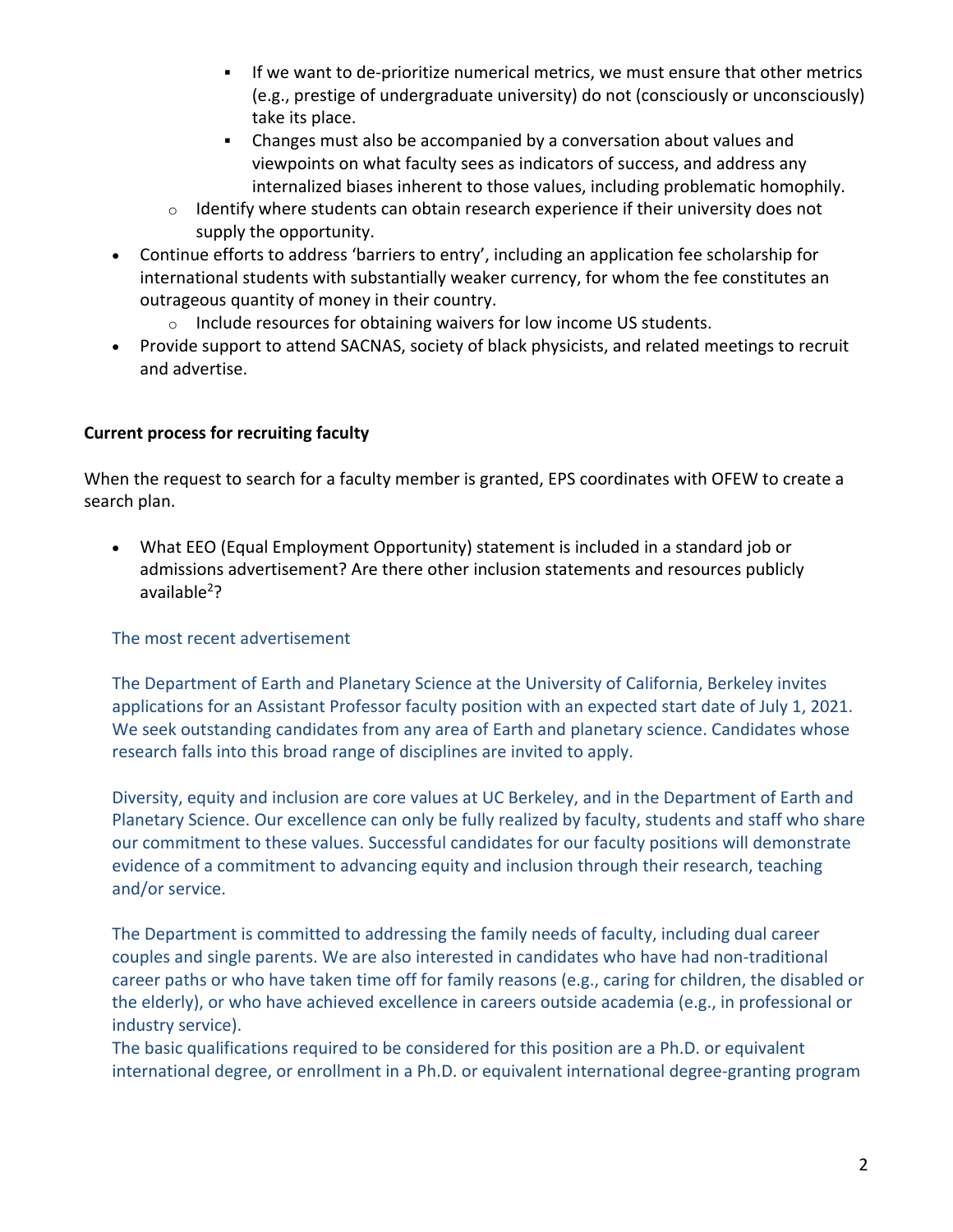at the time of application. A Ph.D. or equivalent international degree is preferred by the date of hire.

All applications should be submitted online through https://aprecruit.berkeley.edu/JPF02640 by **October 1st, 2020.**

Letters of reference will only be solicited for those under serious consideration. All letters will be treated as confidential per University of California policy and California state law. Please refer potential referees, including when letters are provided via a third party (i.e., dossier service or career center), to the UC Berkeley statement of

confidentiality http://apo.berkeley.edu/evalltr.html prior to submitting their letters.

For questions please contact Erin Blazick, AP HR Analyst, Department of Earth & Planetary Science; academicpersonnel4eps@berkeley.edu.

For information about potential relocation to Berkeley, or career needs of accompanying partners and spouses, please visit: http://ofew.berkeley.edu/new-faculty

The University of California is an Equal Opportunity/Affirmative Action Employer. All qualified applicants will receive consideration for employment without regard to race, color, religion, sex, sexual orientation, gender identity, national origin, disability, age, or protected veteran status. For the complete University of California nondiscrimination and affirmative action policy see: http://policy.ucop.edu/doc/4000376/NondiscrimAffirmAct

• Where are advertisements posted or sent? Are there other strategies for reaching applicants for hiring and/or admissions, e.g. job fairs, showcases?

The search plan must document the plan for advertising and recruiting. The search committee files a report documenting what they actually did.

• **How are applicants/applications evaluated? Is that process and/or rubric4,5 public? What kind of biases are introduced in this process and what strategies are used to address these, e.g. removing applicant names?**

A detailed list of selection criteria and a search plan (that spells who is involved and how) are submitted to OFEW, reviewed, and revised as appropriate. Each step of implementation is also reviewed by OFEW to assess diversity in the pool of applications being considered. Roles and responsibilities are spelled out. The entire plan and process are not reproduced here for reasons of confidentiality because there are names, but a couple items are highlighted next.

Diversity is part of the criteria

6) In the Statement of Diversity, we will look for a compilation of experience in advancing goals that promote inclusion and diversity. These would include mentoring, tutoring, or other support of historically underrepresented populations, service or activities that focused on improving campus